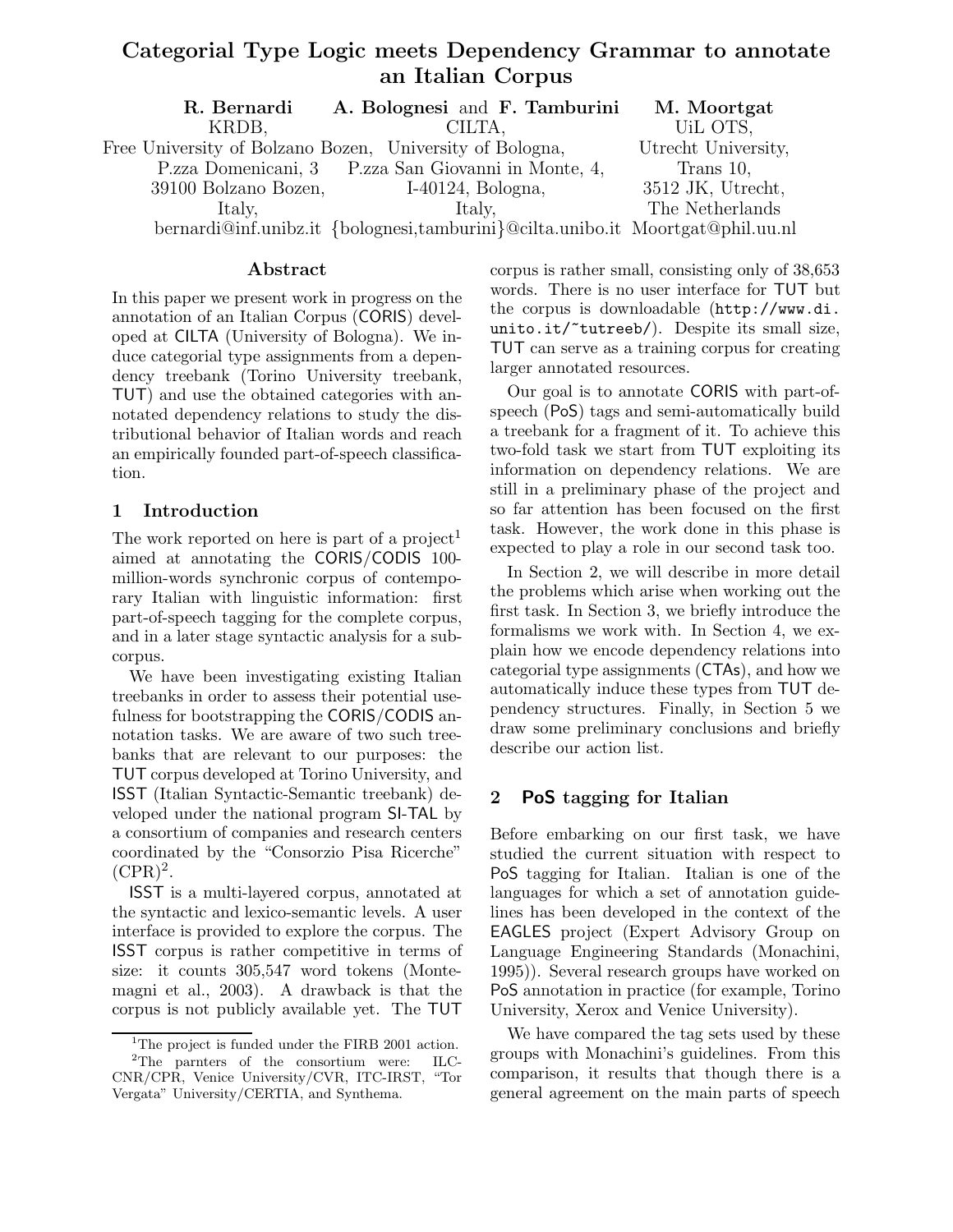to be used<sup>3</sup>, considerable divergence exists when it comes to the actual classification of Italian words with respect to these main PoS classes. The classes for which differences of opinion are most evident are adjectives, determiners and adverbs. For instance, words like molti (tr. many) have been classified as "indefinite determiners" by Monachini, "plural quantifiers" by Xerox, "indefinite adjectives" by the Venice and Turin groups. This simple example shows that the choice of PoS tags is already influenced by the linguistic theory adopted in the background. This theoretical bias will then influence the kind of conclusions one can draw from the annotated corpus.

Our aim is to derive an empirically founded PoS classification, making no a priori assumptions about the PoS classes to be distinguished. Our background assumptions are minimal and, we hope, uncontroversial: we assume that we have access to head-dependent (H-D) and functor-argument (F-A) relations in our material. We encode the H-D and F-A information into categorial type formulas. These formulas then serve as "labels/tags" from which we obtain the desired empirically founded PoS classification by means of a clustering algorithm.

To bootstrap the process of type induction, we transform the TUT corpus into a simplified dependency treebank. The transformation keeps the bare dependency relations but removes the more theory-laden annotation. In Section 4, we describe how we use the simplified dependency treebank for our distributional study of Italian PoS classification. First, we briefly look at H-D and F-A relations as they occur in the TUT corpus and in Categorial Type Logic (CTL).

## 3 Dependency and functor-argument relations

#### 3.1 Dependency structures in TUT

The Turin University Treebank (TUT) is a corpus of Italian sentences annotated by specifying relational structures augmented with morphosyntactic information and semantic role (henceforth ARS) in a monostratal dependency-based representation. The treebank in its current release includes 38,653 words and 1,500 sentences from the Italian civil law code, the national newspapers La Stampa and La Repubblica, and from various reviews, newspapers, novels, and academic papers.

The ARS schema consists of i) morphosyntactic, ii) functional-syntactic and iii) semantic components, specifying part-of-speech, grammatical relations, and thematic role information, respectively. The reader is referred to (Bosco, 2003) for a detailed description of the TUT annotation schema. An example is given below (tr. "The first steps have not been encouraging"). In this example, the node TOP-VERB is the root of the whole structure<sup>4</sup>.

```
************** FRASE ALB-71 **************
1 I (IL ART DEF M PL)
                [6;VERB-SUBJ]
2 primi (PRIMO ADJ ORDIN M PL)
                [3;ADJC+ORDIN-RMOD]
3 approcci (APPROCCIO NOUN COMMON M PL)
                [1;DET+DEF-ARG]
4 non (NON ADV NEG)
                [6;ADVB-RMOD]
5 sono (ESSERE VERB AUX IND PRES INTR 3 PL)
                [6;AUX+TENSE]
6 stati (ESSERE VERB MAIN PART PAST INTR PL M)
                [0;TOP-VERB]
7 esaltanti (ESALTANTE ADJ QUALIF ALLVAL PL)
                [6;VERB-PREDCOMPL+SUBJ]
8 . (#\. PUNCT) [6;END]
```
Because we are interested in extracting dependency relations, we can focus on the functional-syntactic component of the TUT annotation, where information relating to grammatical relations (heads and dependents) is encoded.

The TUT annotation schema for dependents makes a primary distinction between (a) functional and (b) non-functional tags, for dependents that can and that cannot be assigned thematic roles, respectively. These two classes are further divided into (a') arguments (ARG) and modifiers (MOD) and (b'), AUX, COORDINATOR, INTERJECTION, CONTIN, EMPTYCOMPL, EMPTYLOC, SEPARATOR and VISITOR<sup>5</sup>; and furthermore, the arguments

<sup>&</sup>lt;sup>3</sup>The standard classification consists of nouns, verbs, adjectives, determiners, articles, adverbs, prepositions, conjunctions, numerals, interjections, punctuation and a class of residual items which differs from project to project.

<sup>&</sup>lt;sup>4</sup>The top nodes used in TUT are TOP-VERB, TOP-NOUN, TOP-CONJ, TOP-ART, TOP-NUM, TOP-PRON, TOP-PHRAS and TOP-PREP

<sup>&</sup>lt;sup>5</sup>The labels that require some explanation are: (i) CONTIN, (ii) EMPTYCOMPL, (iii) EMPTYLOC and (iv) VISITOR. They are used for expressions that (i) introduce a part of an expression with a non-compositional interpretation (e.g. locative or idiomatic expressions and denominative structures: "Arrivò [prima] $_H$  [de] $_D$  ll'alba", lit. tr. "(She) arrived ahead of the daybreak"); (ii) link a re-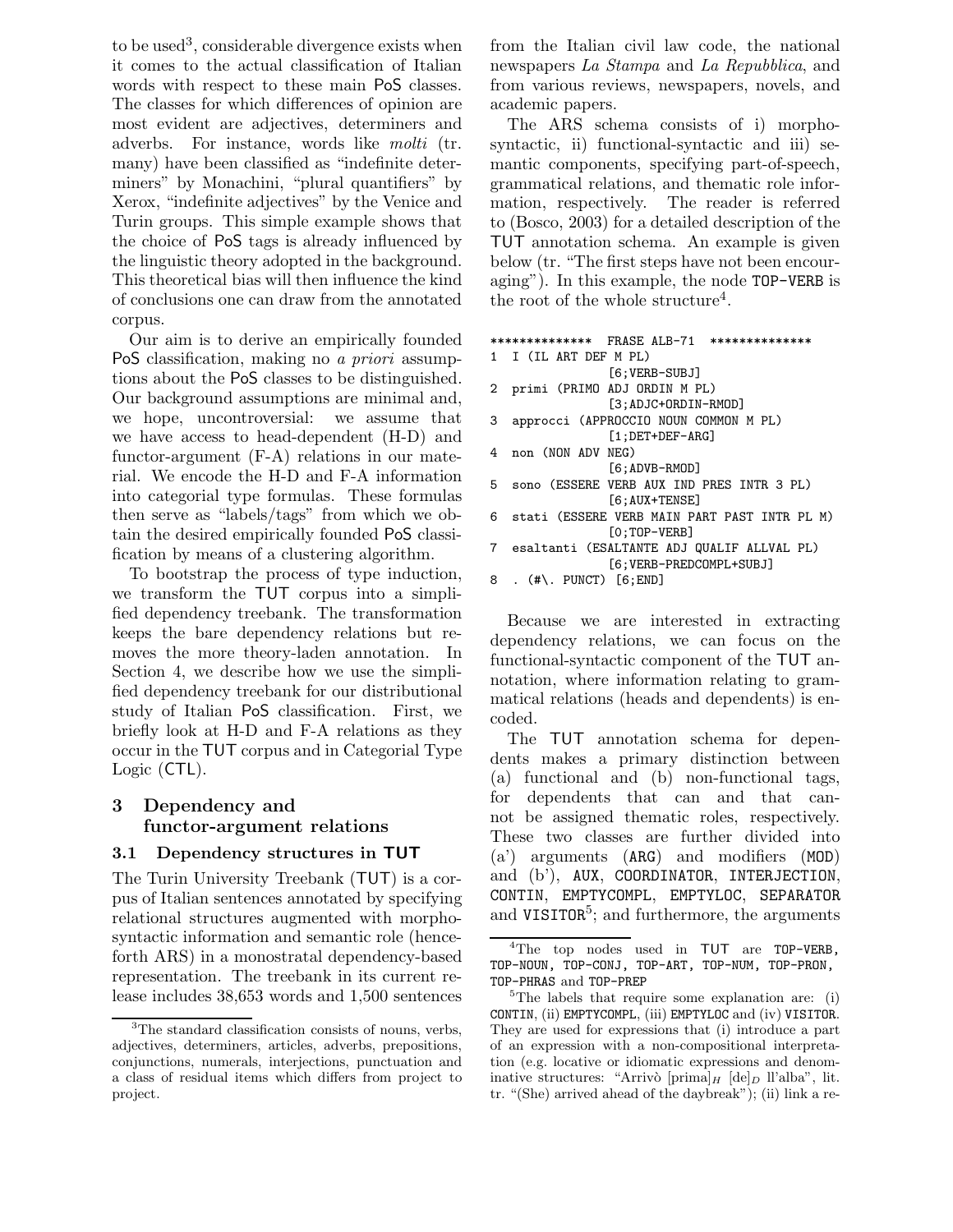(ARG) and modifiers (MOD) are sub-divided as following



### 3.2 Categorial functor-argument structures

Categorial Type Logic (CTL) (Moortgat, 1997) is a logic-based formalism belonging to the family of Categorial Grammars (CG). In CTL, the type-forming operations of CG are viewed as logical connectives. As the slogan "Parsingas-Deduction" suggests, such a view makes it possible to do away with combinatory syntactic rules altogether; establishing the wellformedness of an expression becomes a process of deduction in the logic of the type-forming connectives.

The basic distinction expressed by the categorial type formulas is the Fregean opposition between complete and incomplete expressions. Complete expressions are categorized by means of atomic type formulas; grammaticality judgements for expressions with an atomic type do not require further contextual information. Typical examples of atomic types would be 'sentence'  $(s)$  and 'noun'  $(n)$ . Incomplete expressions are categorized by means of fractional type formulas; the denominators of these fractions indicate the material that has to be found in the context in order to obtain a complete expression of the type of the numerator.

#### Definition 3.1 (Fractional type formulas)

Given a set of basic types ATOM, the set of types TYPE is the smallest set such that:

- i. if  $A \in$  ATOM, then  $A \in$  TYPE;
- ii. if A and  $B \in \text{TYPE}$ , then  $A/B$  and  $B \setminus A \in \text{TYPE}.$

There are different ways of presenting valid type computations. In a Natural Deduction format, we write  $\Gamma \vdash A$  for a demonstration that the structure  $\Gamma$  has the type A. The statement  $A \vdash A$  is axiomatic. Each of the connectives / and \ has an Elimination rule and an Introduction rule. Below, we give these inference rules for / (incompleteness to the right). The cases for  $\setminus$  (incompleteness to the left) are symmetric. Given structures  $\Gamma$  and  $\Delta$  of types  $A/B$  and B respectively, the Elimination rule builds a compound structure  $\Gamma \circ \Delta$  of type A. The Introduction rule allows one to take apart a compound structure  $\Gamma \circ B$  into its immediate substructures.

$$
\frac{\Gamma \vdash A/B \quad \Delta \vdash B}{\Gamma \circ \Delta \vdash A} / E \qquad \frac{\Gamma \circ B \vdash A}{\Gamma \vdash A/B} / I
$$

Notice that the language of fractional types is essentially higher-order: the denominator of a fraction does not have to be atomic, but can itself be a fraction. The Introduction rules are indispensable if one is interested in capturing the full set of theorems of the type calculus. Classical CG (in the style of Ajdukiewicz and Bar-Hillel) uses only the Elimination rules, and hence has restricted inferential capacities. It is impossible in classical CG to obtain the validity  $A \vdash B/(A\backslash B)$ , for example. Still, the classical CG perspective will be useful to realize our aim of automatically inducing type assignments from structured data obtained from the TUT corpus thanks to the type resolution algorithm explained below.

Type inference algorithms for classical CG have been studied by (Buszkowski and Penn, 1990). The structured data needed by their type inference algorithms are so-called functorargument structures (fa-structures). An fastructure for an expression is a binary branching tree; the leaf nodes are labeled by lexical expressions (words), the internal nodes by one of the symbols  $\triangleleft$  (for structures with the functor as the left daughter) or  $\triangleright$  (for structures with the functor as the right daughter).

To assign types to the leaf nodes of an fastructure, one proceeds in a top-down fashion. The type of the root of the structure is fixed (for example: s). Compound structures are typed as follows:

- to type a structure  $\Gamma \blacktriangleleft \Delta$  as A, type  $\Gamma$  as  $A/B$  and  $\Delta$  as  $B$ ;
- to type a structure  $\Gamma \triangleright \Delta$  as A, type  $\Gamma$  as *B* and  $\Delta$  as  $B \setminus A$ .

If a word occurs in different structural environments, the typing algorithm will produce dis-

flexive personal pronoun with particular verbal head (e.g. "La porta  $[\text{si}]_D$  [apre] $_H$ ", lit. tr. "the door (it) opens"); (iii) link a pronoun with a verbal head introducing a sort of metaphorical location of the head (e.g. "In Albania  $[\text{ci}]_D$  [sono]<sub>H</sub> molti problemi", lit. tr. "In Albany there are many problems".); (iv) mark the extraction of a part of a structure (e.g. "Così devi vedere questo argomento", lit. tr. "This way (you) must see this topic").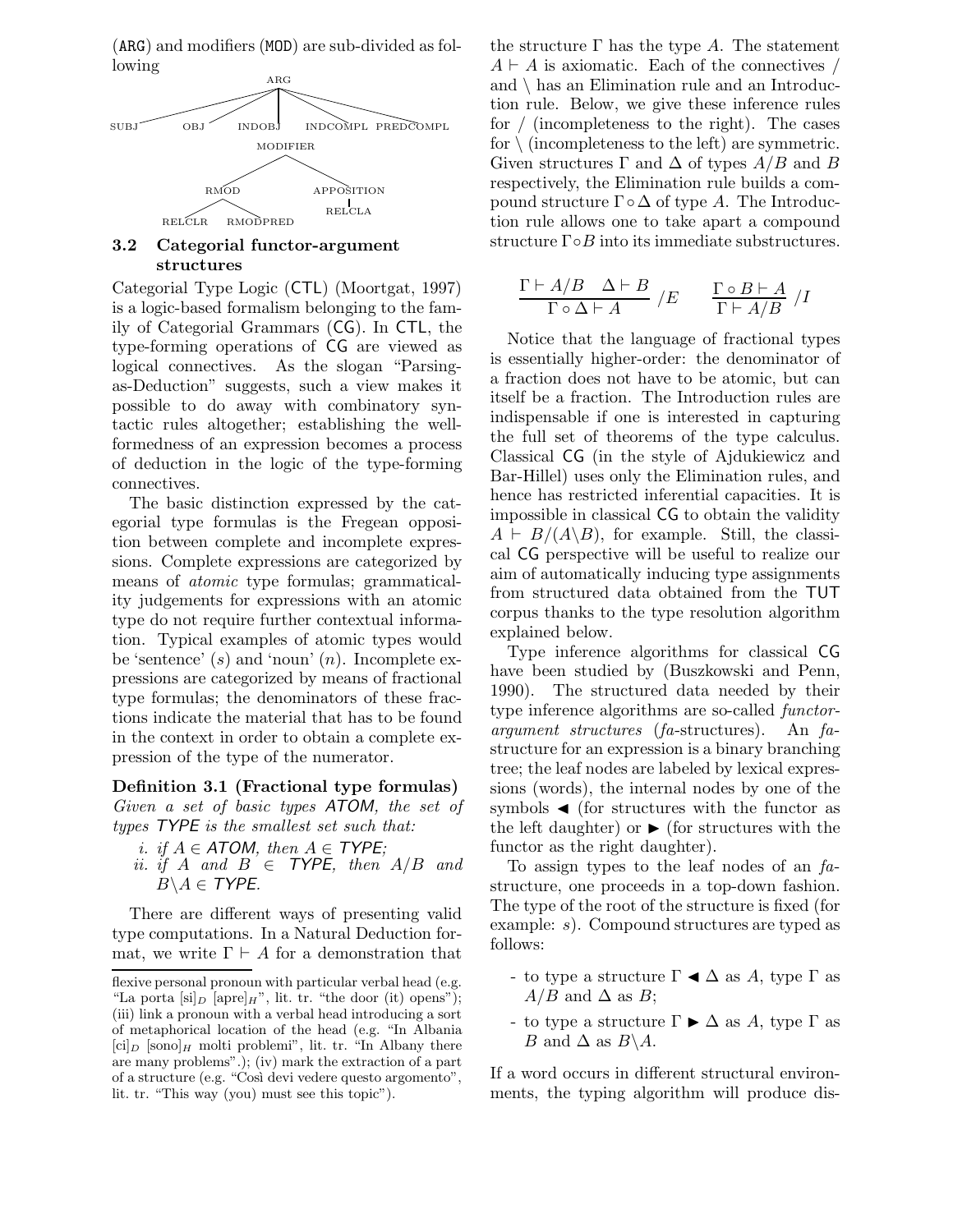tinct types. The set of type assignments to a word can be reduced by *factoring*: one identifies type assignments that can be unified. For an example, compare the structured input below:

a. Claudia I parla b. Claudia I (parla I bene)

Assuming a goal type s, from (a) we obtain the assignments

Claudia : 
$$
A
$$
, parla :  $A \setminus s$ 

and from (b)

```
Claudia : C, parla : B, bene : B \setminus (C \setminus s)
```
Factoring leads to the identifications  $A = C$ ,  $B = (A \setminus s)$ , producing for "bene" the modifier type  $(A\backslash s)\backslash (A\backslash s)$ .

### 3.3 From TUT dependency structures to categorial types

To accomplish our aims, we will have an occasion to use two extensions of the basic categorial machinery outlined in the section above: a generalization of the type language to multiple modes of composition, and the addition of structural rules of inference to the logical rules of slash Elimination and Introduction.

Multimodal composition The intuitions underlying the distinction between heads and dependents in Dependency Grammars (DG) and between functors and arguments in CG often coincide, but there are also cases where they diverge (Venneman, 1977). In the particular case of the TUT annotation schema, we see that for all instances of dependents labeled as ARG (or one of its sublabels), the DG head/dependent articulation coincides with the CG functor/argument asymmetry. But for DG modifiers, or dependents without thematic roles of the class  $\overrightarrow{AUX}$  (auxiliary)<sup>6</sup> there is a mismatch between dependency structure and functor-argument structure. Modifiers would be functors in terms of their categorial type: functors where the numerator and the denominator are identical. This makes them into 'identities' for the fractional multiplication, which explains their optionality and the possibility of iteration. AUX elements in DG would count as morphological modifiers of the head verbs. From the CG point of view, they would be typed as functors

with non-identical numerator and denominator, distinguishing them that way from optional modifiers, and capturing the fact that they are indispensable to build a complete grammatical structure.

To reconcile the competing demands of the head-dependent and functor-argument classification, we make use of the type calculus proposed in (Moortgat and Morrill, 1991), which treats dependency and functor-argument relations as two orthogonal dimensions of linguistic organization. Instead of one composition operation ◦, the system of (Moortgat and Morrill, 1991) has two:  $\circ_l$  for structures where the left daughter is the head, and  $\circ_r$  for right-headed structures. The two composition operations each have their slash and backslash operations for the typing of incomplete expressions:

- $-A/I$ B: a functor looking for a B to the right to form an A; the functor is the head, the argument the dependent;
- $-A/rB$ : a functor looking for a B to the right to form an A; the argument is the head, the functor the dependent;
- $-B\1A:$  a functor looking for a B to the left to form an A; the argument is the head, the functor the dependent;
- $-B\rightharpoonup R$ : a functor looking for a B to the left to form an A; the functor is the head, the argument the dependent.

The type inference algorithm of (Buszkowski and Penn, 1990) can be straightforwardly adapted to the multimodal situation. The internal nodes of the fa-structures now are labeled with a fourfold distinction: as before, the triangle points to the functor daughter of a constituent; in the case of the black triangle, the functor daughter is the head constituent, in the case of the white triangle, the functor daughter is the dependent.



The type-inference clauses can be adapted accordingly.

- to type a structure  $\Gamma \blacktriangleleft \Delta$  as A, type  $\Gamma$  as  $A/<sub>l</sub>B$  and  $\Delta$  as B;

 ${}^{6}$ And also COORDINATOR, INTERJECTION.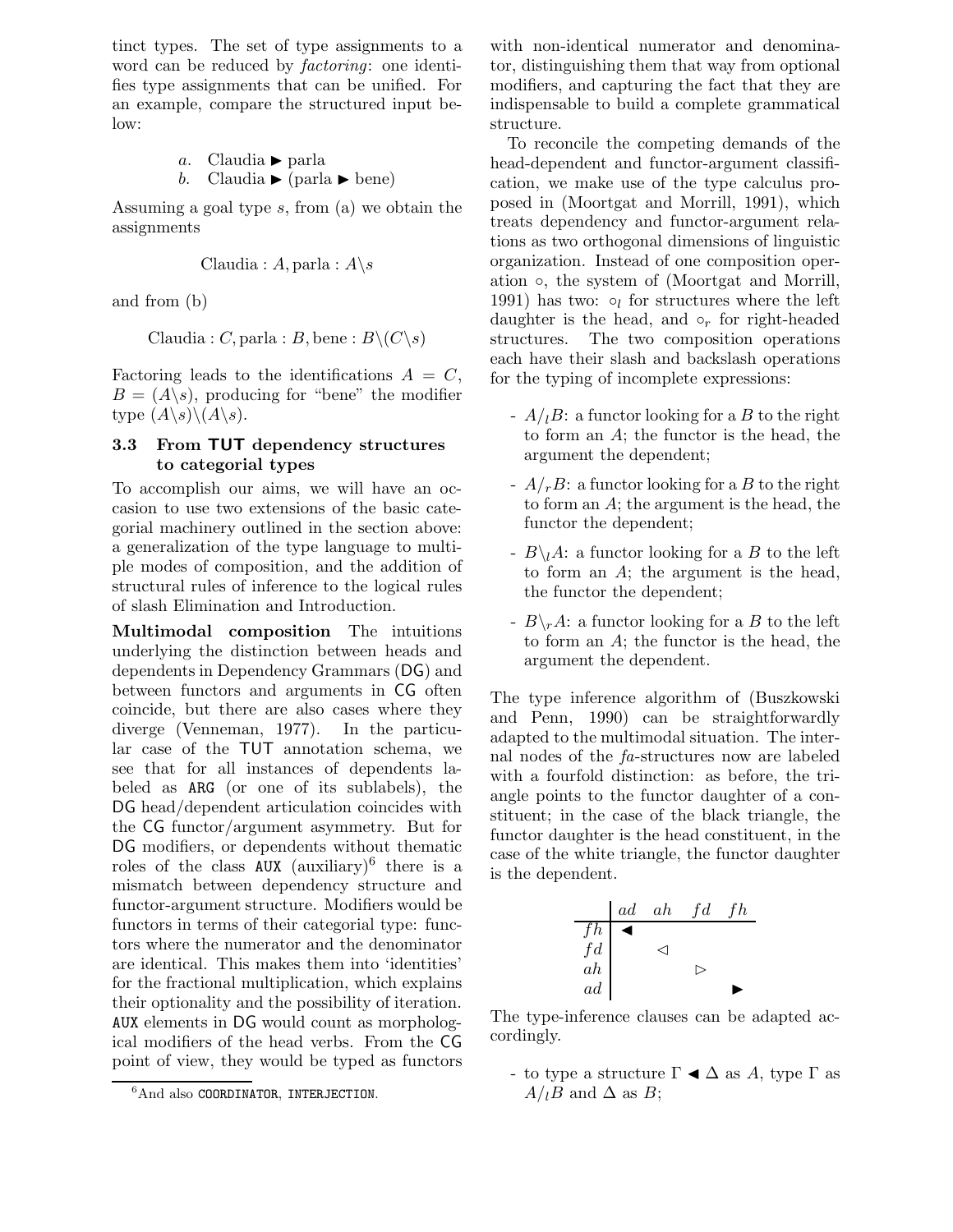- to type a structure  $\Gamma \lhd \Delta$  as A, type  $\Gamma$  as  $A/rB$  and  $\Delta$  as B.
- to type a structure  $\Gamma \triangleright \Delta$  as A, type  $\Delta$  as  $B\backslash_r A$  and  $\Gamma$  as  $B$ ;
- to type a structure  $\Gamma \triangleright \Delta$  as A, type  $\Delta$  as  $B\setminus I$  and  $\Gamma$  as  $B$ .

Structural reasoning The dependency relations in the TUT corpus abstract from surface word order. When we induce categorial type formulas from these dependency relations, as we will see in Section 4.1, the linear order imposed by  $\prime$  and  $\prime$  in the obtained formulas will not always be compatible with the observable surface order. Incompatibilities will arise, specifically, in the case of non-projective dependencies. Where such mismatches occur, the induced types will not be immediately useful for parsing — the longer term subtask of the project discussed here.

To address this issue, we can extend the inference rules of our categorial logic with structural rules. The general pattern of these rules is: infer  $\Gamma' \vdash A$  from  $\Gamma \vdash A$ , where  $\Gamma'$  is some rearrangement of the constituents of Γ. These rules, in other words, characterize the structural deformations under which type assignment is preserved. Structural rules can be employed in two ways in CTL (see (Moortgat, 2001) for discussion). In an *on-line* use, they actually manipulate structural configurations during the parsing process. Such on-line use can be very expensive computationally. Used off-line, they play a role complementary to the factoring operation, producing a number of derived lexical type-assignments from some canonical assignment. With the derived assignments, parsing can then proceed without altering the surface structure.

As indicated in the introduction, the use of CTL in the construction of a treebank for a part of the CILTA corpus belongs to a future phase of our project. For the purposes of this paper we must leave the exact nature of the required structural rules, and the trade-off between offline and on-line uses, as a subject for further research.

## 4 A distributional study of Italian part-of-speech tagging

In order to annotate the CORIS corpus with a theory-neutral set of PoS tags, we plan to carry out a distributional study of its lexicon.

Early approaches to this problem were based on the hypothesis that if two words are syntactically and semantically different, they will appear in different contexts. There are a number of studies that, starting from this hypothesis, have built automatic or semi-automatic procedures for clustering words (Brill and Marcus, 1992; Pereira et al., 1993; Martin et al., 1998), especially in the field of cognitive sciences (Redington et al., 1998; Gobet and Pine, 1997; Clark, 2000). They examine the distributional behaviour of some target words, comparing the lexical distribution of their respective collocates using quantitative measures of distributional similarity (Lee, 1999).

In (Brill and Marcus, 1992) it is given a semiautomatic procedure that, starting from lexical statistical data collected from a large corpus, aims to arrange target words in a tree (more precisely a dendrogram), instead of clustering them automatically. This procedure requires a linguistic examination of the resulting tree, in order to identify the word classes that are most appropriate to describe the phenomenon under investigation. In this sense, they use a semiautomatic word-class generator method.

A similar procedure has been applied on Italian in (Tamburini et al., 2002). The novelty of this work is that it derives the distributional information on words from a very basic set of PoS tags, namely nouns, verbs and adjectives. This method, completely avoiding the sparseness of the data affecting Brill and Marcus' method, uses general information about the distribution of lexical words to study the internal subdivisions of the set of grammatical words, and results more stable than the method based only on lexical co-occurrence.

The main drawback of these techniques is the limited context of analysis. Collecting information from a defined context, typically two or three words will invariably miss syntactic dependencies longer than the context interval. To overcome this problem we propose to exploit the expressivity of CTAs (with encoded core dependency relations, as we saw in the section above) by applying the clustering algorithms on them. Below we sketch how we intend to induce CTAs from the TUT dependency treebank, and the clustering method we plan to implement. The whole procedure can be summarized by the picture below.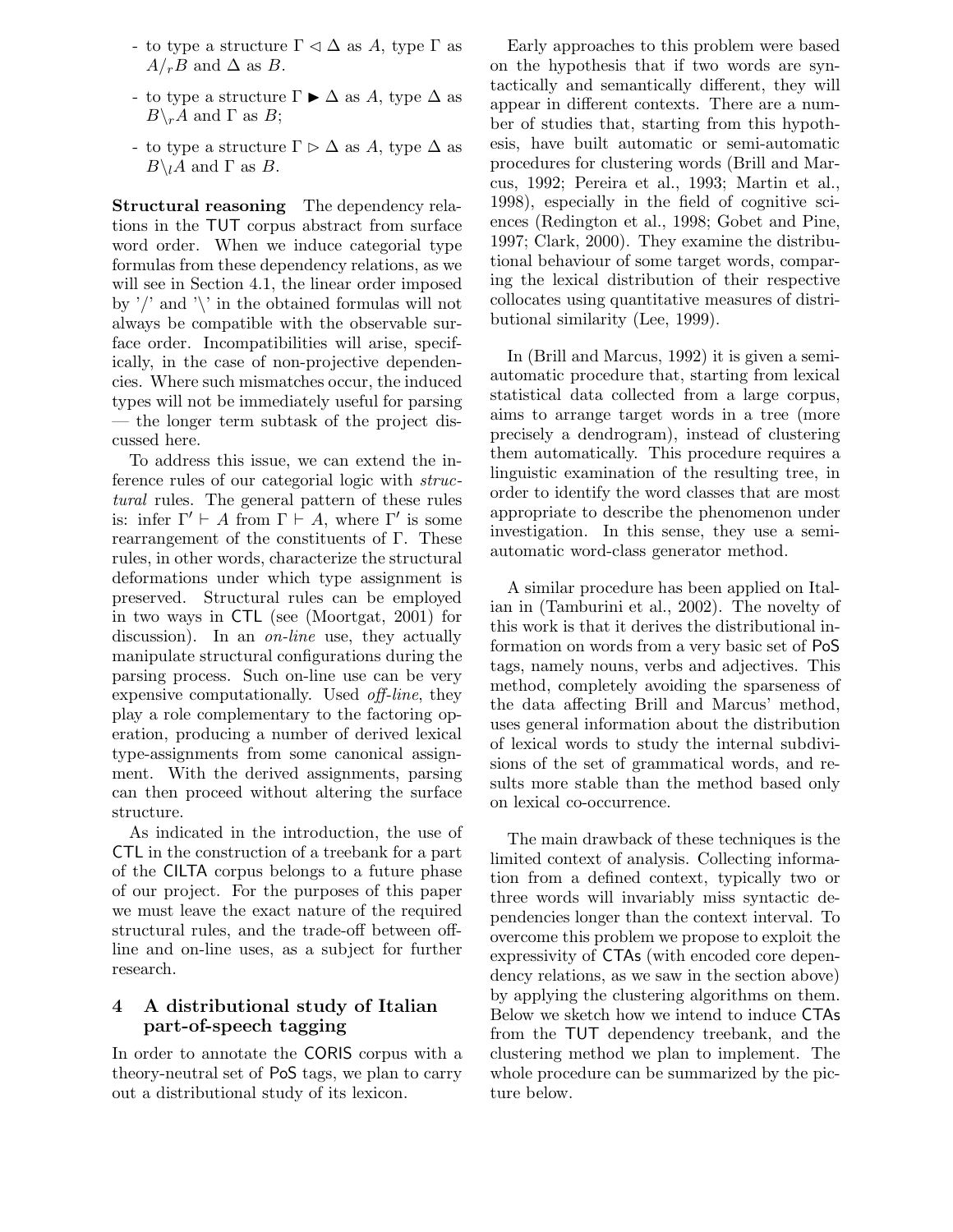

### 4.1 Inducing categorial types from TUT

The first step is to reduce the distinctions encoded in the TUT treebank to bare headdependent relations: the ARG type on the one hand, and the MOD and AUX types on the other. These relations are converted into fa-structures built by means of the dependency-sensitive operators  $\blacktriangleleft, \blacktriangleright, \triangleleft, \triangleright.$ 

By means of example, we consider some simple sentences exemplifying the different relations.

Figure 1 shows a head-dependent structure in which edges represent head-dependent relations and each edge points to the dependent of each relation. In this example, each H-D relation agrees with the F-A relation, i.e. each head corresponds to a functor and the dependents are all labeled as arguments (or sub-tags of it).<sup>7</sup>



Figure 1: ARG: Functor and Head coincide

Figure 2 adds to the example from figure 1 the use of qualifying adjectives, which is an example of a modifier, and past tense auxiliaries. Considering the relation between "mela"(apple) and "rossa" (red), and between "ha" (has) and "mangiato" (eaten), we have the dependency trees in Figure 2.

In the first case, the noun is the head and the adjective is the dependent, but from the functor-argument perspective, the adjective (in general, the modifier) is the incomplete functor component. A similar discrepancy is observed for the auxiliary and the main verb, where the auxiliary should be classified as the incomplete functor, but as the dependent element with respect to the main verb. In this case the absence



Figure 2: MOD and AUX: Functors as Dependents

of the auxiliary would result in an ungrammatical sentence. The relations of MOD and AUX exhibit a different behavior than ARG, and hence are depicted with different arcs.

Our simple example sentences could be converted into the following fa-structures:

- Allen  $\blacktriangleright$  (mangia  $\blacktriangleleft$  (la  $\blacktriangleleft$  mela)
- Allen  $\blacktriangleright$  (mangia  $\blacktriangleleft$  (la  $\blacktriangleleft$  (mela  $\triangleright$  rossa))
- Allen  $\blacktriangleright$  ((ha  $\triangleleft$  mangiato)  $\blacktriangleleft$  (la  $\blacktriangleleft$  mela))

The second step is to run the Buszkowski-Penn type-inference algorithm (in its extended form, discussed above) on the fa-structures obtained from TUT, and to reduce the lexicon by factoring (identification of unifiable assignments) and (in a later phase) structural derivability. Fixing the goal type for these examples as s, we obtain the following type assignments from the fa-structures given above:

| Allan    |                                 |
|----------|---------------------------------|
| mangia   | $(A\backslash rs)/lB$           |
| Iа       | B/I                             |
| mela     |                                 |
| rossa    | $C\backslash_{l}C$              |
| hа.      | $((A\backslash_r s)/_l B)/_r D$ |
| mangiato | $\prime$                        |

Notice that from the output in our tiny sample, we have no information allowing us to identify the argument assignments  $A$  and  $B$ . Notice also that from an fa-structure which takes together "ha mangiato" in a constituent, we obtain a type assignment for "mangiato" that does not express its incompleteness anymore — instead, the combination with the auxiliary expresses this. This is already an example where structural reasoning can play a role: compare the above analysis with the type solution one would obtain by starting from an

<sup>&</sup>lt;sup>7</sup>The example follows **TUT** practice in designating the determiner as the head of the noun phrases. We are aware of the fact that this is far from controversial in the dependency community. In preprocessing TUT before type inference, we have the occasion to adjust such debatable decisions, and representational issues such as the use of empty categories, for which there is no need in a CTL framework.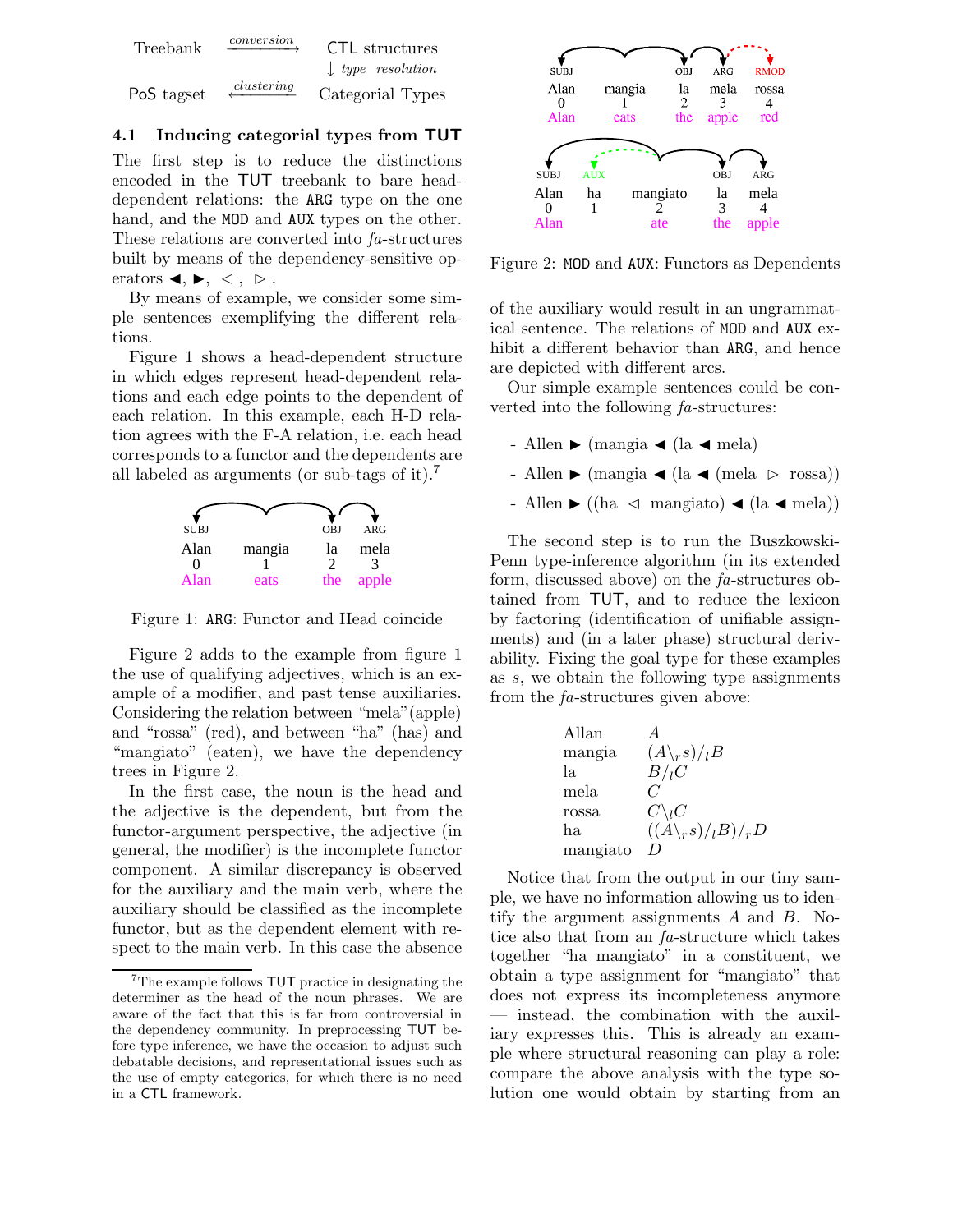fa-structure which takes "mangiato la mela" as a constituent, which yields a type solution  $(A\rceil r s)/rE$  for the auxiliary, and  $E/{}_{l}B$  for the head verb. We are currently experimenting with the effect of different constituent groupings on the size of the induced type lexicon.

## 4.2 Clustering Algorithms

Once we have induced the categorial type assignments for the TUT lexicon, the last step of our first task is to divide it into clusters so to study the distributional behavior of the corresponding lexical entries. The advantage of using categorial types as objects of the clustering algorithm is that they represent long distance dependencies as well as limited distributional information. Thus the categorial types become the basic elements of syntactic information associated with lexical entries and the basic "distributional fingerprints" used in the clustering process.

Every clustering process is based on a notion of "distance" between the objects involved in the process. We should define an appropriate metric among categorial types. We believe that a crucial role will be played by the dependency relation encoded into the types by means of compositional modes.

Currently, we are studying the application of proper distance measures considering types as trees and adapting the theoretical results on tree metrics to our problem. The algorithm for computing the tree-edit distance (Shasha and Zhang, 1997), designed for generic trees, appears to be a good candidate for clustering in categorial-type domain. What remains to be done is to experiment the algorithm and finetune the metrics to our purpose.

## 5 Conclusions and Further Research

In this paper we have presented work in progress devoted to the syntactic annotation of a large Italian corpus. We have just started working in this direction and the biggest part of the work has still to be done. We are currently evaluating the TUT encoding of dependency information, and identifying areas that allow optimization from the point of view of CTL type induction. A case in point is the heavy reliance of TUT on empty elements and/or traces, which conflicts with our desire for an empirically-based and theory-neutral representation of linguistic dependencies. It seems that the trace artifact can be avoided if one properly exploits the more expressive category concept of CTL, allowing product types for asyndetic constructions, and higher-order types for multiple dependencies. In parallel, we are looking for other sources of dependency information for Italian, in order to complement the rather small TUT database we have at our disposal now.

## 6 Acknowledgments

Our thanks go to FIRB 2001 project RBNE01H8RS coordinated by prof. R. Rossini Favretti for the funding supports. Thanks to L. Surace and C. Seidenari for the detailed comparison on Italian PoS classifications.

## References

- C. Bosco. 2003. A grammatical relation system for treebank annotation. Ph.D. thesis, Computer Science Department, Turin University.
- E. Brill and M. Marcus. 1992. Tagging an unfamiliar text with minimal human supervision. In Proceedings of the Fall Symposium on Probabilistic Approaches to Natural Language, pages 10–16, Cambridge. MA: American Association for Artificial Intelligence.
- W. Buszkowski and G. Penn. 1990. Categorial grammars determined from linguistic data by unification. Studia Logica, 29:431–454.
- A. Clark. 2000. Inducing syntactic categories by context distribution clustering. In Proceedings of CoNLL-2000 and LLL-2000 Conference, pages 94–91, Lisbon, Portugal.
- F. Gobet and J. Pine. 1997. Modelling the acquisition of syntactic categories. In Proceedings of the 19th Annual Meeting of the Cognitive Science Society, pages 265–270.
- L. Lee. 1999. Measures of distributional similarity. In Proceedings of the 37th ACL, pages 25–32, College Park, MD.
- S. Martin, J. Liermann, and H. Ney. 1998. Algorithms for bigram and trigram word clustering. Speech Communication, 24:19–37.
- M. Monachini. 1995. ELM-IT: An Italian incarnation of the EAGLES-TS. definition of lexicon specification and classification guidelines. Technical report, Pisa.
- S. Montemagni, F. Barsotti, M. Battista, N. Calzolari, O. Corazzari, A. Lenci, A. Zampolli, F. Fanciulli, M. Massetani, R. Raffaelli, R. Basili, M. T. Pazienza, D. Saracino, F. Zanzotto, N. Mana, F. Pianesi, and R. Delmonte, 2003. Building and using parsed corpora, chapter Building the Italian Syntactic-Semantic Treebank, pages 189–210. Language and Speech series. Kluwer, Dordrecht.